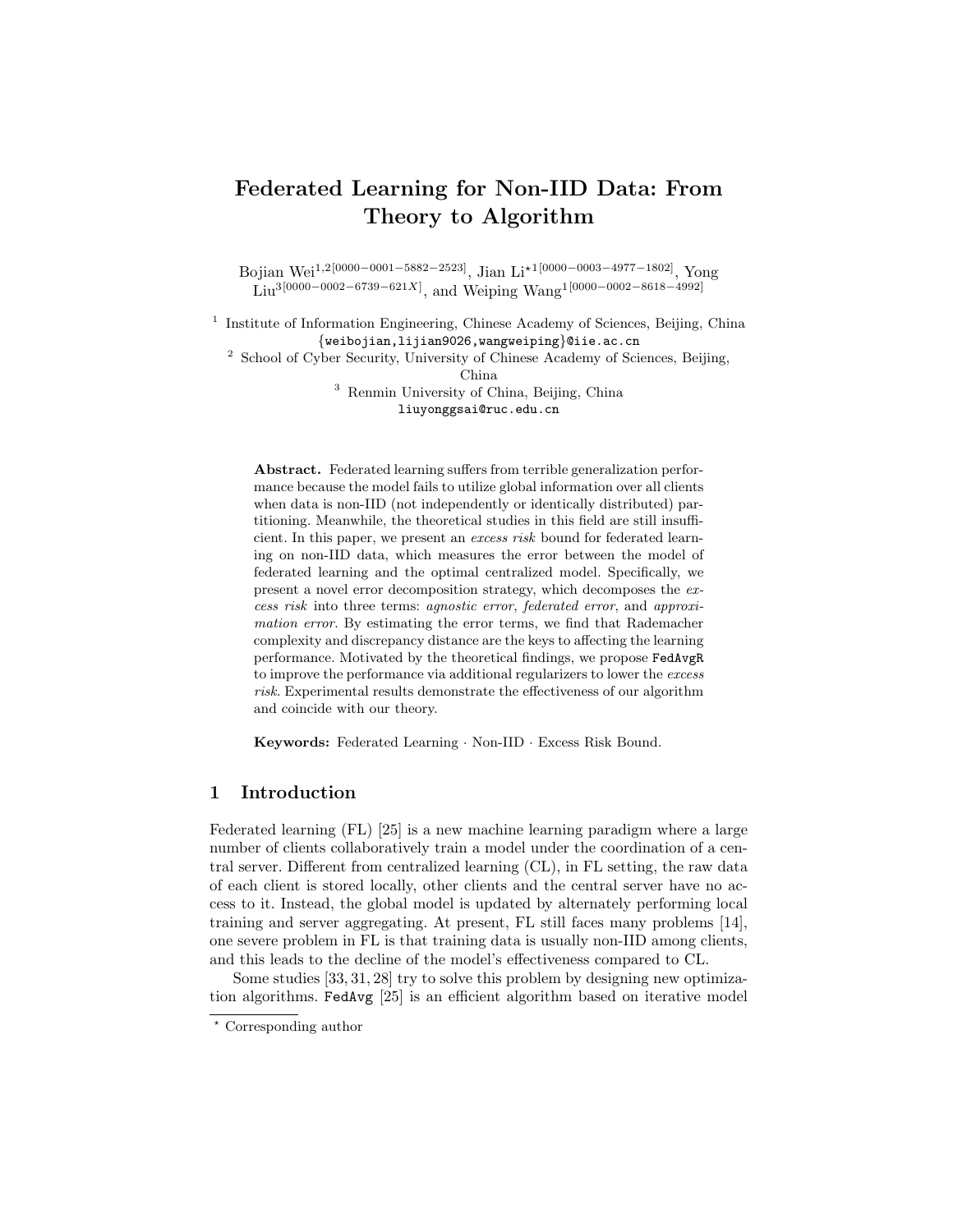averaging, but it might be less accurate when dealing with non-IID data. FedProx [15] adds a proximal term to local objectives to constrain the gap between local models and the global model, but the convergence is slower. SCAFFOLD [9] controls variates to reduce the variance among local updates, while it increases communication costs. Using local momentum [38] instead of local SGD empirically improves the accuracy in heterogeneous settings, but such methods also require additional communication. FL with server momentum [35] performs better than many existing methods including SCAFFOLD without increasing communication costs, but such methods do not consider the specific non-IID setting. FedNova [34] was proposed to tackle objective inconsistency problem and it could be combined with some acceleration techniques [17], while it has not taken the distribution discrepancy into account. Another effective way is to apply clustering [30, 5] to FL, where clients are divided into several groups based on their similarities, but the metric of clustering and the number of clusters needs to be determined in advance.

On the contrary, there are only a few generalization analysis [21, 13] for FL under non-IID setting. Many works have analyzed federated optimization from the aspect of homogeneity [2, 32] or heterogeneity [36, 18], where some works focus on the convergence of federated stochastic algorithms [7] and have made progress in relaxing the assumptions [18]. Most theoretical works paid more attention to the optimization problem with convergence analysis [16, 9] on non-IID data, some of which showed that the heterogeneity of data slows down the convergence. From the perspective of generalization, agnostic federated learning [26] provided a new point on FL, but the target is to optimize the worst case in the hypothesis, which often performs not well in practice, and it only focused on the generalization error of FL. Thus, there is still a lack of generalization analysis between FL and CL under the traditional framework, which may help to further improve the performance of FL under non-IID setting.

In this paper, we analyze the excess risk of FL on non-IID data, which measures the gap between FL and the optimal CL, and we give the corresponding excess risk bound. With proper error decompositions, the excess risk can be divided into agnostic error, federated error, and approximation error, then we further construct ingenious error decompositions to derive the upper bound of these errors by means of Rademacher complexity [27, 1] and discrepancy distance [24, 3, 40]. Based on the theoretical analysis, we devise an effective algorithm, where we introduce three regularizers to ensure the performance of FL on non-IID data. Experimental results on the synthetic dataset and real-world datasets show that our proposed algorithm outperforms the previous methods and validates our theory.

The contributions of our work are summarized as follows:

– Theoretically, we give the excess risk bound between  $FL$  on non-IID data and CL for the first time and find out the factors that affect the accuracy decline. We give a reasonable explanation for the bound by decomposing the excess risk into three terms: agnostic error, federated error and approximation error, where each term has a detailed analysis with complete proof.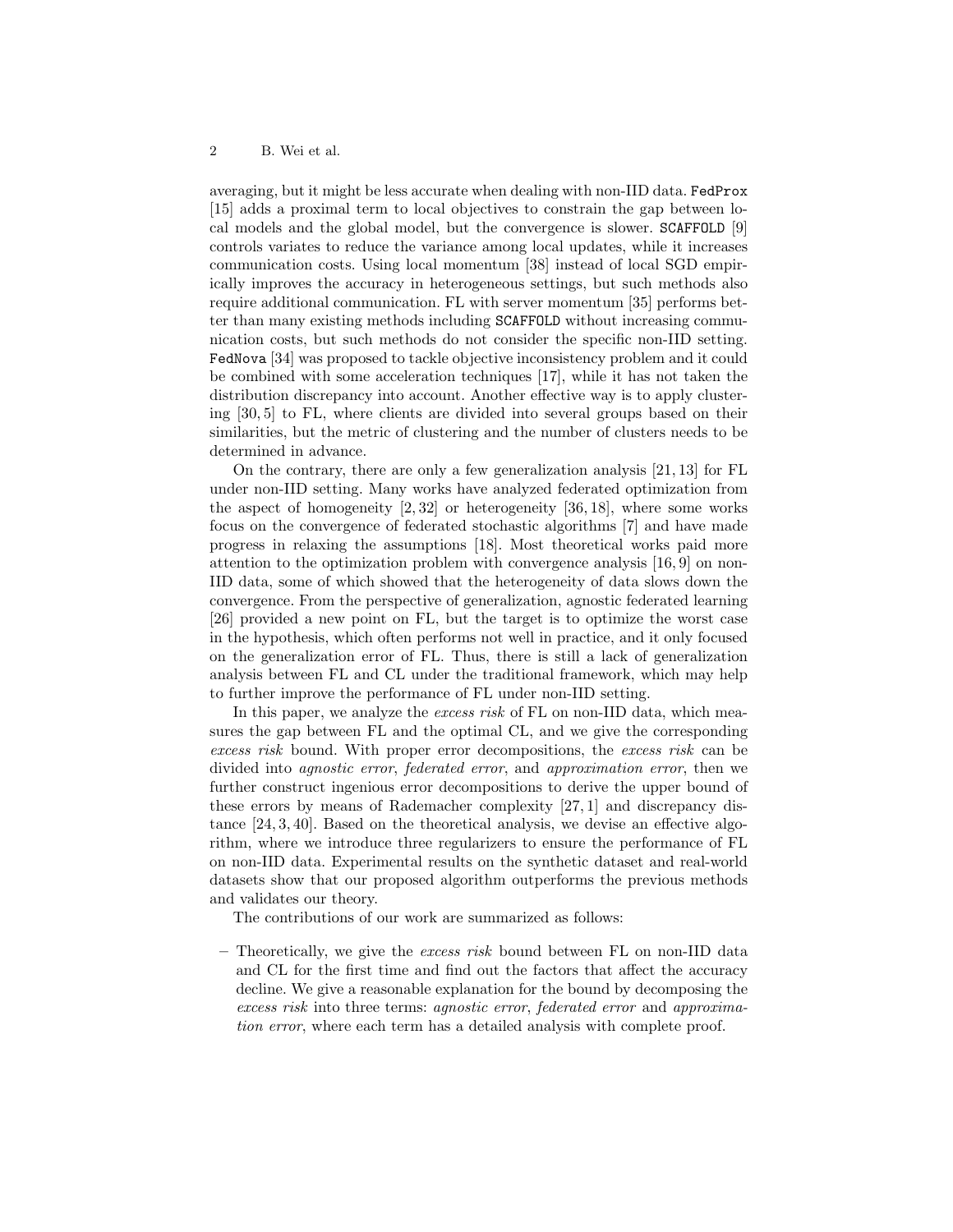– Algorithmically, we propose a novel algorithm FedAvgR (Federated Averaging with Regularization) to improve the performance of FL on non-IID data, which is regularized by Rademacher complexity and discrepancy distance. Furthermore, we design a learning framework for a linear classifier with nonlinear feature mapping, where all the parameters will be updated automatically through back-propagation.

# 2 Preliminaries and Notations

There are some general notations used in this paper. Assume that there are K clients in a FL setting, where data on the k-th client is drawn i.i.d. from distribution  $\rho_k$ , data on different clients may not have the same distribution  $(\rho_i \neq \rho_j)$ , and all clients participate in each round (cross-silo FL). The global distribution is assumed to be a mixture distribution of local distributions on all  $K$ clients:  $\rho = \sum_{k=1}^{K} p_k \rho_k$ , where  $p_k$  is the mixture weight  $(\sum_{k=1}^{K} p_k = 1)$ . Actually, the mixture weight  $p_k$  is unknown, so an estimated weight  $\widehat{p}_k$  will be applied in practice, which brings us the estimated global distribution  $\widetilde{\rho} = \sum_{k=1}^{K} \widehat{p}_k \rho_k$ .

In this paper, we focus on the multi-classification task. We denote the hypothesis space  $\mathcal{H} = {\mathbf{x} \to f(\mathbf{x})}$  consisting of labeling functions  $f : \mathcal{X} \to \mathcal{Y}$ , where  $\mathcal{X} \subseteq \mathbb{R}^d$  represents the input space and  $\mathcal{Y} \subseteq \mathbb{R}^C$  represents the label space, training samples  $(x^k, y^k)$  on the k-th client with size of  $n_k$  are i.i.d. drawn from  $\rho_k(x, y)$ . The labeling function f is formed as  $f(x) = \boldsymbol{W}^T \phi(x)$ , where  $\mathbf{W} \in \mathbb{R}^{D \times C}$ ,  $\phi(\mathbf{x}) \in \mathbb{R}^{D}$  and  $\phi(\cdot)$  is the feature mapping with learnable parameters  $\varphi$ .

Let  $\ell(f(\mathbf{x}), y)$  be the loss function, which is assumed to be upper bounded by M  $(M > 0)$ , and  $\mathcal{L} = \{ \ell(f(\boldsymbol{x}), y) | f \in \mathcal{H} \}$  be the family of loss functions on the hypothesis  $H$ , the expected loss of FL on  $\rho$  can be described as

$$
\mathcal{E}_{\rho}(f) = \sum_{k=1}^{K} p_k \mathcal{E}_{\rho_k}(f) = \sum_{k=1}^{K} p_k \int_{\mathcal{X} \times \mathcal{Y}} \ell(f(\boldsymbol{x}), y) d\rho_k(\boldsymbol{x}, y),
$$

and the corresponding empirical loss is

$$
\widehat{\mathcal{E}}_{\rho}(f) = \sum_{k=1}^{K} p_k \widehat{\mathcal{E}}_{\rho_k}(f) = \sum_{k=1}^{K} p_k \frac{1}{n_k} \sum_{i=1}^{n_k} \ell(f(\mathbf{x}_i^k), y_i^k).
$$

The empirical learner of FL on the estimated distribution  $\tilde{\rho}$  is denoted by<br> $= \text{arg min} \sum_{k=1}^{K} \hat{\epsilon}(t)$  and we define the expected (ortimal) learner  $\widetilde{f}_{fl} = \arg \min_{f \in \mathcal{H}} \sum_{k=1}^K \widehat{p}_k \widehat{\mathcal{E}}_{\rho_k}(f)$ , and we define the expected (optimal) learner in H as  $f^* = \arg \min_{f \in \mathcal{H}} \mathcal{E}_{\rho}(f)$ , which minimizes the expected loss on  $\rho$ .

The performance of a learning model is usually measured by the excess risk:  $\mathcal{E}_{\rho}(\tilde{f}_{fl}) - \mathcal{E}_{\rho}(f^*)$ . Unlike the generalization error, excess risk represents the gap between an empirical model and the optimal model, which has not been considered recently in FL. In the following, we consider bounding this excess risk.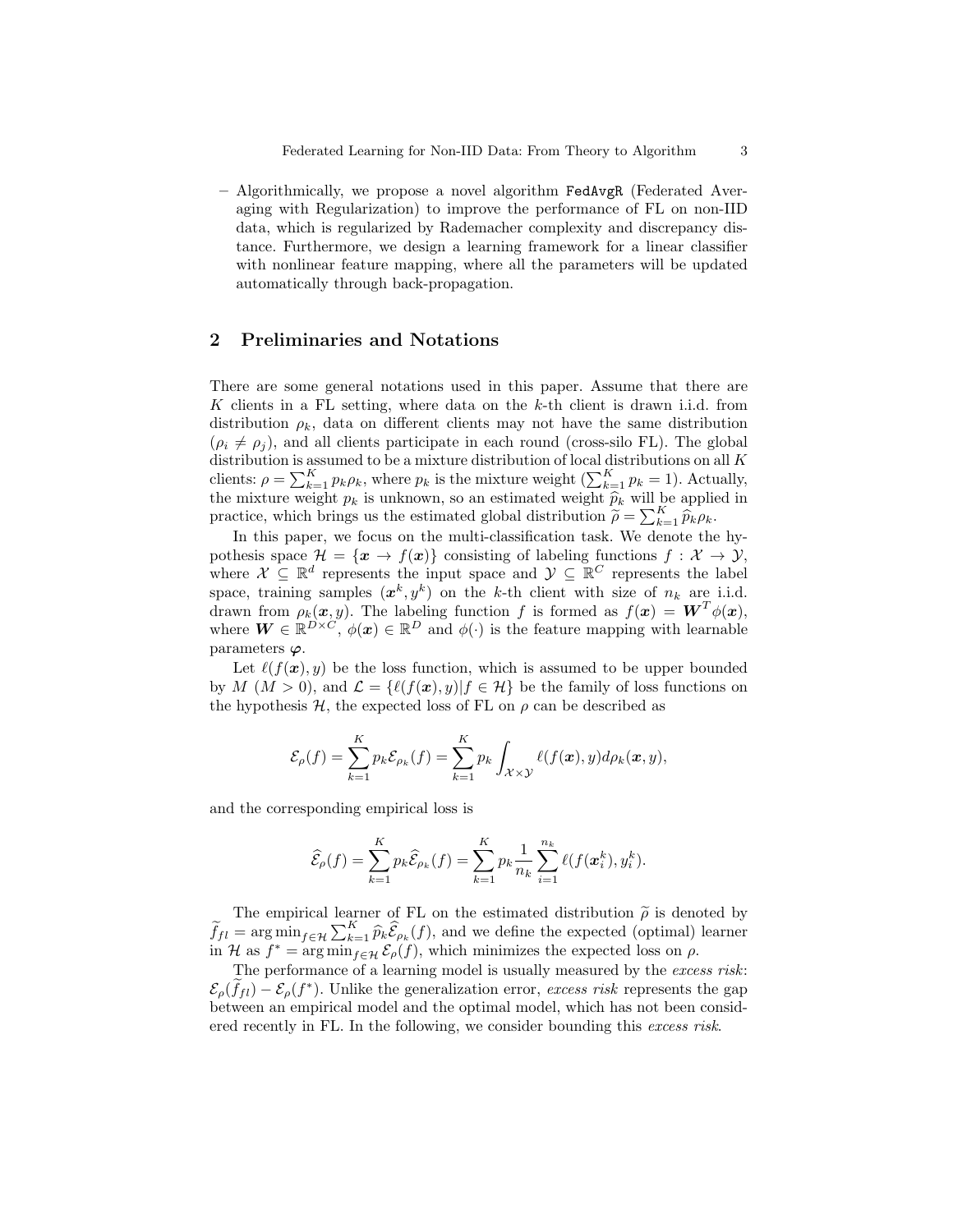# 3 Generalization Analysis

In this section, we will derive the *excess risk* bound between FL and CL.

To this end, we decompose the excess risk into agnostic error  $A_1$ , federated error  $A_2$ , and approximation error  $A_3$ :

$$
\mathcal{E}_{\rho}(\widetilde{f}_{fl}) - \mathcal{E}_{\rho}(f^*) \leq \underbrace{\mathcal{E}_{\rho}(\widetilde{f}_{fl}) - \mathcal{E}_{\rho}(\widehat{f}_{fl})}_{A_1:=} + \underbrace{\mathcal{E}_{\rho}(\widehat{f}_{fl}) - \mathcal{E}_{\rho}(\widehat{f}_{cl})}_{A_2:=} + \underbrace{\mathcal{E}_{\rho}(\widehat{f}_{cl}) - \mathcal{E}_{\rho}(f^*)}_{A_3:=} \tag{1}
$$

where  $\hat{f}_{fl} = \arg \min_{f \in \mathcal{H}} \sum_{k=1}^{K} p_k \hat{\mathcal{E}}_{\rho_k}(f)$  denotes the empirical learner on the unknown real distribution  $\rho$  and  $\hat{f}_{cl} = \arg \min_{f \in \mathcal{H}} \frac{1}{n} \sum_{i=1}^{n} \ell(f(\boldsymbol{x}_i), y_i)$  denotes the empirical learner of CL.

As mentioned above,  $\hat{p}_k \neq p_k$  results in the difference between  $\tilde{f}_{fl}$  and  $\hat{f}_{fl}$ , which is caused by the agnostic nature of the mixture weight. And, in CL setting, model is trained directly on the samples  $\{(\boldsymbol{x}_n, y_n), ..., (\boldsymbol{x}_n, y_n)\}\$  i.i.d. drawn from  $\rho(\boldsymbol{x}, y)$  with size of  $n (n = \sum_{k=1}^{K} n_k)$ .

In  $(1)$ ,  $A_1$  represents the difference of expected loss for FL between the estimated distribution and the real distribution,  $A_2$  represents the difference of expected loss between FL and CL, and  $A_3$  represents the approximation error of CL to the optimal solution.

## 3.1 Bounds of Three Error Terms

To measure the performance gap of a model on different distributed data, we introduce the discrepancy distance [24] as follows:

$$
disc_L(Q_1, Q_2) = \sup_{f \in \mathcal{H}} |\mathcal{E}_{Q_1}(f) - \mathcal{E}_{Q_2}(f)|,
$$
\n(2)

where  $Q_1$  and  $Q_2$  are two different distributions.

Using Rademacher complexity and discrepancy distance, we bound  $A_1$ ,  $A_2$ , and  $A_3$  as follows.

**Theorem 1 (Agnostic Error Bound).** Assume that  $\ell(f(x), y)$  is  $\lambda$ -Lipschitz equipped with the 2-norm, that is  $|\ell(f(\boldsymbol{x}), y) - \ell(f(\boldsymbol{x}'), y')| \leq \lambda ||f(\boldsymbol{x}) - f(\boldsymbol{x}')||_2$ ,  $B = \sup_{f=W^T \phi(\bm{x}) \in \mathcal{H}} ||\bm{W}||_*$ , where  $||\cdot||_*$  denotes the trace norm. With probability at least  $1 - \delta$  ( $\delta > 0$ ), we have:

$$
A_1 \leq 2disc_L(\widetilde{\rho}, \rho) + 4\sqrt{2\lambda B} \sum_{k=1}^K \frac{\widehat{p}_k}{n_k} \sqrt{C} ||\phi(\boldsymbol{X}^k)||_F + 6M \sqrt{\frac{\mathcal{S}(\widehat{\boldsymbol{p}}||\bar{\boldsymbol{n}})\log(2/\delta)}{2n}},
$$

where  $\|\phi(\boldsymbol{X}^k)\|_F = \sqrt{\sum_{i=1}^{n_k} \langle \phi(\boldsymbol{x}_i^k), \phi(\boldsymbol{x}_i^k) \rangle}, \ \mathcal{S}(\widehat{\boldsymbol{p}}||\bar{\boldsymbol{n}}) = \chi^2(\widehat{\boldsymbol{p}}||\bar{\boldsymbol{n}}) + 1, \ \chi^2$  denotes the chi-squared divergence,  $\hat{\boldsymbol{p}} = [\hat{p}_1, ..., \hat{p}_K]$ , and  $\bar{\boldsymbol{n}} = \frac{1}{n}[n_1, ..., n_K]$ .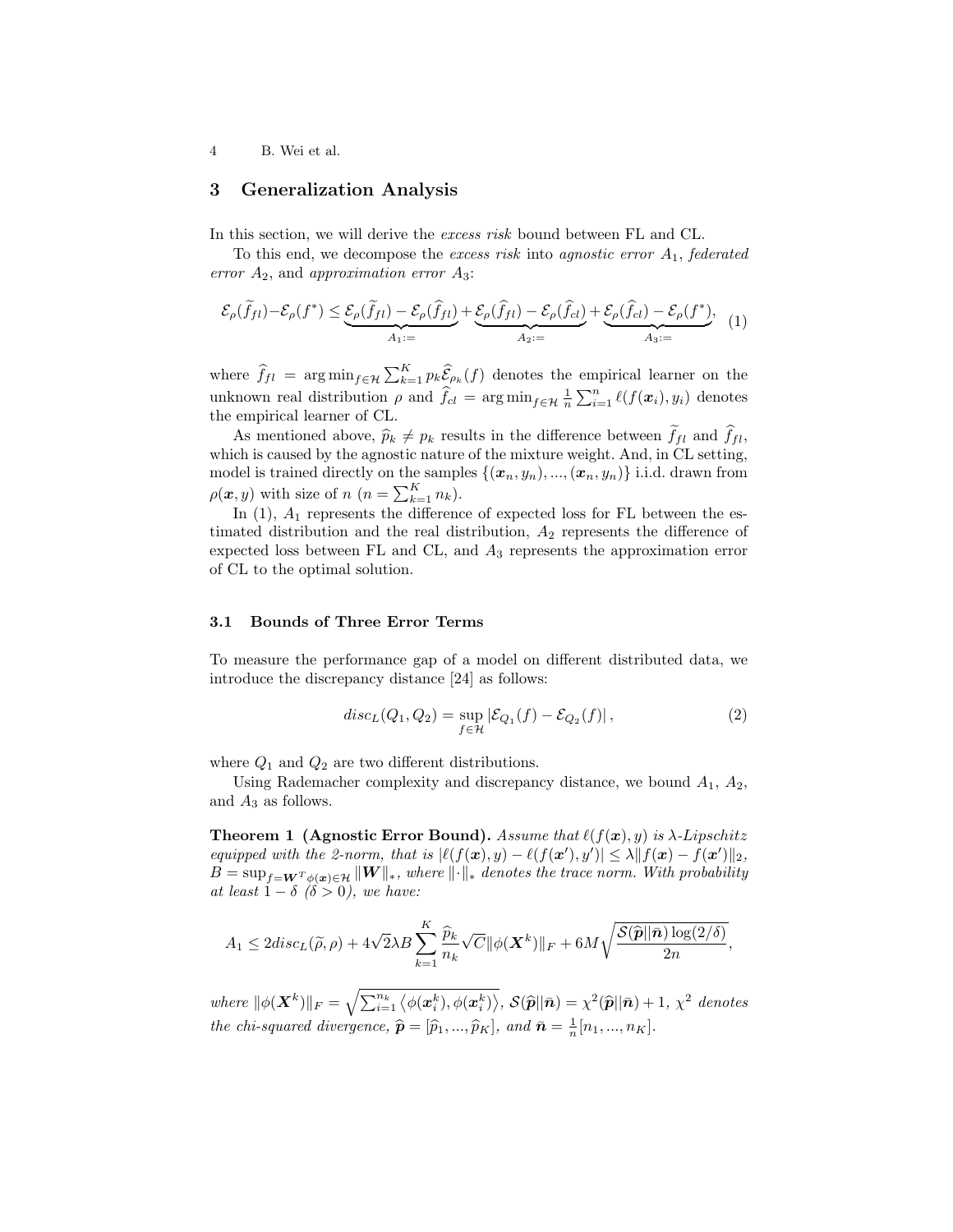*Proof.* We first decompose  $A_1$  into the following parts:

$$
A_1 = \mathcal{E}_{\rho}(\widetilde{f}_{fl}) - \mathcal{E}_{\widetilde{\rho}}(\widetilde{f}_{fl}) + \underbrace{\mathcal{E}_{\widetilde{\rho}}(\widetilde{f}_{fl}) - \mathcal{E}_{\widetilde{\rho}}(\widehat{f}_{fl})}_{A'_1 :=} + \mathcal{E}_{\widetilde{\rho}}(\widehat{f}_{fl}) - \mathcal{E}_{\rho}(\widehat{f}_{fl}),
$$
\n(3)

According to 2, we know that  $\mathcal{E}_{\rho}(\tilde{f}_{fl}) - \mathcal{E}_{\tilde{\rho}}(\tilde{f}_{fl}) \leq disc_L(\rho, \tilde{\rho})$  and  $\mathcal{E}_{\tilde{\rho}}(\hat{f}_{fl}) \mathcal{E}_{\rho}(\hat{f}_{fl}) \leq disc_L(\tilde{\rho}, \rho)$ . Then, We further decompose  $A'_1$  as:

$$
A'_1 = \underbrace{\mathcal{E}_{\widetilde{\rho}}(\widetilde{f}_{fl}) - \widehat{\mathcal{E}}_{\widetilde{\rho}}(\widetilde{f}_{fl})}_{A_{11} :=} + \underbrace{\widehat{\mathcal{E}}_{\widetilde{\rho}}(\widetilde{f}_{fl}) - \widehat{\mathcal{E}}_{\widetilde{\rho}}(\widehat{f}_{fl})}_{A_{12} :=} + \underbrace{\widehat{\mathcal{E}}_{\widetilde{\rho}}(\widehat{f}_{fl}) - \mathcal{E}_{\widetilde{\rho}}(\widehat{f}_{fl})}_{A_{13} :=}.
$$

where  $A_{11}$  and  $A_{13}$  represent the generalization errors of  $\tilde{f}_{fl}$  and  $\hat{f}_{fl}$ , respectively, which can be bounded by weighted Rademacher complexity.

**Definition 1 (Weighted Rademacher Complexity).** Let  $\mathcal{H}$  be a hypothesis space of f defined over  $\mathcal{X}, \mathcal{L}$  be the family of loss functions associated to  $\mathcal{H},$  $\boldsymbol{n} = [n_1, ..., n_K]$  be the vector of sample sizes and  $\boldsymbol{p} = [p_1, ..., p_K]$  be the mixture weight vector, the empirical weighted Rademacher complexity of  $\mathcal L$  is

$$
\widehat{\mathcal{R}}(\mathcal{L}, \boldsymbol{p}) = \mathbb{E}_{\epsilon} \left[ \sup_{f \in \mathcal{H}} \sum_{k=1}^{K} \frac{p_k}{n_k} \sum_{i=1}^{n_k} \epsilon_i^k l(f(\boldsymbol{x}_i^k), y_i^k) \right],
$$

and the empirical weighted Rademacher complexity of  $H$  is

$$
\widehat{\mathcal{R}}(\mathcal{H}, \boldsymbol{p}) = \mathbb{E}_{\epsilon} \left[ \sup_{f \in \mathcal{H}} \sum_{k=1}^{K} \frac{p_k}{n_k} \sum_{i=1}^{n_k} \sum_{c=1}^{C} \epsilon_{ic}^k f_c(\boldsymbol{x}_i^k) \right],
$$

where  $f_c(\boldsymbol{x}_i^k)$  is the c-th value of  $f(\boldsymbol{x}_i^k)$  corresponding to the C classes,  $\epsilon_i^k s$  and  $\epsilon_{ic}^k s$  are independent Rademacher variables, which are uniformly sampled from  ${-1,+1}$ , respectively.

For any sample  $S = \{S_1, ... S_n\}$  drawn from  $\rho$ , define  $\Phi(S)$  by  $\Phi(S)$  =  $\sup_{f \in \mathcal{H}} (\mathcal{E}_{\tilde{\rho}}(f) - \widehat{\mathcal{E}}_{\tilde{\rho}}(f)).$  According to [26], we have

$$
\Phi(S) \le 2\hat{\mathcal{R}}(\mathcal{L}, \hat{\mathbf{p}}) + 3M \sqrt{\frac{\chi^2(\hat{\mathbf{p}}||\bar{\mathbf{n}}) + 1}{2n} \log \frac{2}{\delta}}.
$$
\n(4)

According to [8], it holds that  $\mathcal{R}(\mathcal{L}, \hat{\boldsymbol{p}}) \le$ <br>unption Applying Hölder's inequality we  $2\lambda \mathcal{R}(\mathcal{H}, \widehat{\boldsymbol{p}})$  under the Lipschitz<br>vo: assumption. Applying Hölder's inequality, we have:

$$
\widehat{\mathcal{R}}(\mathcal{H}, \widehat{\boldsymbol{p}}) = \mathbb{E}_{\epsilon} \left[ \sup_{f \in \mathcal{H}} \sum_{k=1}^{K} \frac{\widehat{p}_{k}}{n_{k}} \langle \boldsymbol{W}_{k}, \boldsymbol{\Phi}_{k} \rangle \right] \leq \mathbb{E}_{\epsilon} \left[ \sum_{k=1}^{K} \frac{\widehat{p}_{k}}{n_{k}} \sup_{f \in \mathcal{H}} \langle \boldsymbol{W}_{k}, \boldsymbol{\Phi}_{k} \rangle \right]
$$
\n
$$
\leq \mathbb{E}_{\epsilon} \left[ \sum_{k=1}^{K} \frac{\widehat{p}_{k}}{n_{k}} \sup_{f \in \mathcal{H}} \|\boldsymbol{W}_{k}\|_{*} \|\boldsymbol{\Phi}_{k}\|_{F} \right] \leq \mathbb{E}_{\epsilon} \left[ \sum_{k=1}^{K} \frac{\widehat{p}_{k}}{n_{k}} B \|\boldsymbol{\Phi}_{k}\|_{F} \right]
$$
\n
$$
= B \sum_{k=1}^{K} \frac{\widehat{p}_{k}}{n_{k}} \mathbb{E}_{\epsilon} [\|\boldsymbol{\Phi}_{k}\|_{F}] \leq B \sum_{k=1}^{K} \frac{\widehat{p}_{k}}{n_{k}} \sqrt{\mathbb{E}_{\epsilon} [\|\boldsymbol{\Phi}_{k}\|_{F}^{2}]}.
$$
\n
$$
(5)
$$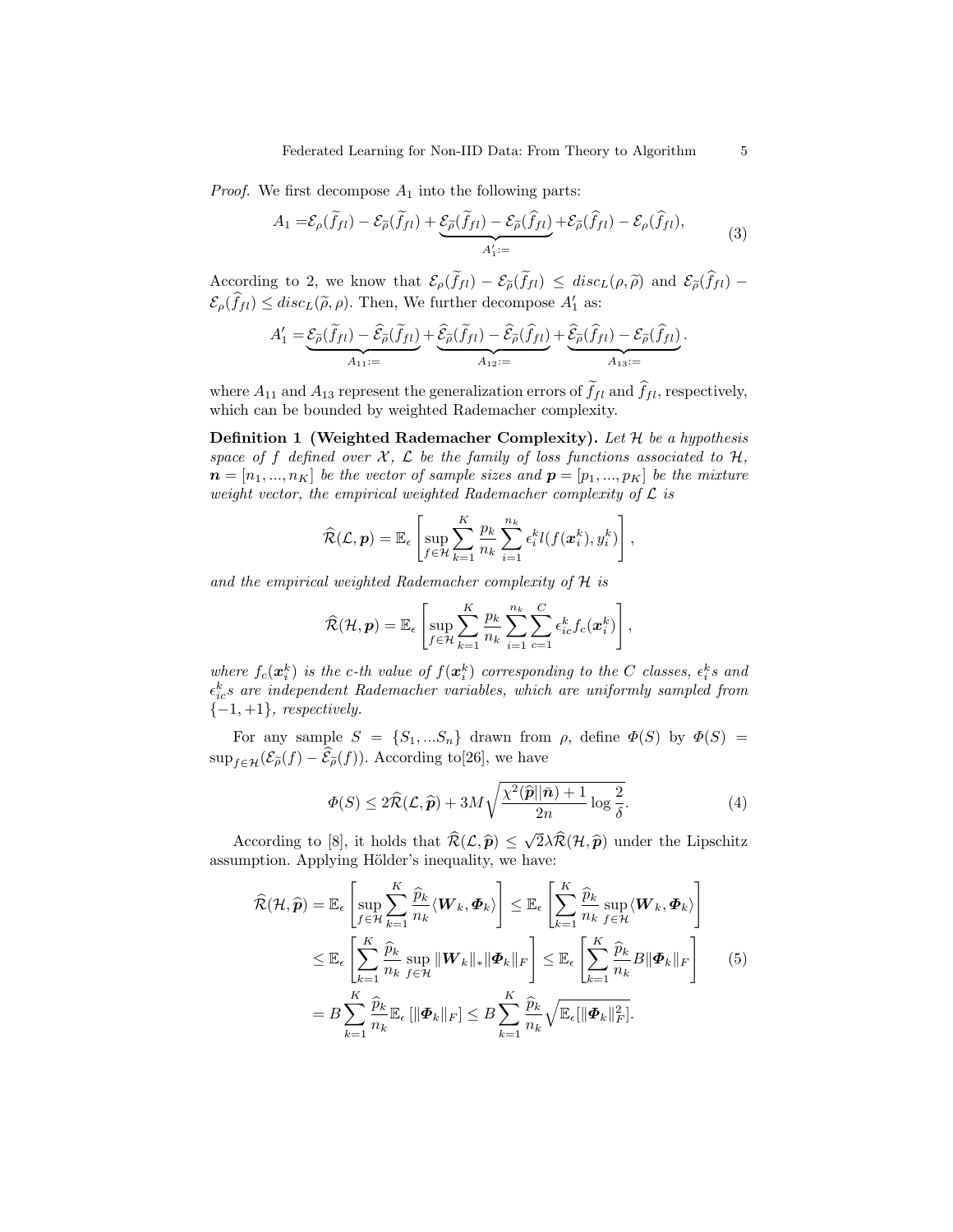where  $\mathbf{W}_k, \boldsymbol{\Phi}_k = \left[\sum_{i=1}^{n_k} \epsilon_{i1}^k \phi(\boldsymbol{x}_i^k), ..., \sum_{i=1}^{n_k} \epsilon_{iC}^k \phi(\boldsymbol{x}_i^k)\right] \in \mathbb{R}^{D \times C}$  and  $\langle \boldsymbol{W}_k, \boldsymbol{\Phi}_k \rangle =$  $\text{Tr}(\boldsymbol{W}_k^T\boldsymbol{\varPhi}_k)$ .  $\mathbb{E}_{\epsilon}[\|\boldsymbol{\varPhi}_k\|_F^2]$  can be further bounded as follows [10]:

$$
\mathbb{E}_{\epsilon}[\|\boldsymbol{\Phi}_{k}\|_{F}^{2}] \leq \mathbb{E}_{\epsilon} \left[ \sum_{c=1}^{C} \left\| \sum_{i=1}^{n_{k}} \epsilon_{ic}^{k} \phi(\boldsymbol{x}_{i}^{k}) \right\|_{2}^{2} \right] \leq \sum_{c=1}^{C} \mathbb{E}_{\epsilon} \left[ \left\| \sum_{i=1}^{n_{k}} \epsilon_{ic}^{k} \phi(\boldsymbol{x}_{i}^{k}) \right\|_{2}^{2} \right]
$$
  

$$
\leq \sum_{c=1}^{C} \mathbb{E}_{\epsilon} \left[ \sum_{i,j=1}^{n_{k}} \epsilon_{ic}^{k} \epsilon_{jc}^{k} \langle \phi(\boldsymbol{x}_{i}^{k}), \phi(\boldsymbol{x}_{j}^{k}) \rangle \right] = C \|\phi(\boldsymbol{X}^{k})\|_{F}^{2}.
$$
 (6)

Based on the definition of learners,  $\tilde{f}_{fl}$  minimizes the empirical loss on  $(x, y) \sim \tilde{\rho}$ , while  $\hat{f}_{fl}$  minimizes the empirical risk on  $(x, y) \sim \rho$ , so it is obvious that  $\widehat{\mathcal{E}}_{\widetilde{\rho}}(\widetilde{f}_{fl}) \leq \widehat{\mathcal{E}}_{\rho}(\widehat{f}_{fl})$ . Therefore, the proof of Theorem 1 is completed.

 $A_1$  (*agnostic error*) is mainly caused by the gap between the estimated distribution  $\tilde{\rho}$  and the real distribution  $\rho$ , because the underlying mixture weight  $p_k$  is unknown.  $\mathcal{S}(\hat{p}||\bar{n})$  represents the distance between  $\hat{p}_k$  and the uniform mixture weight  $\frac{n_k}{n}$ , which gives a guidance on the choice of  $\widehat{p}_k$ .

Theorem 2 (Federated Error Bound). Under the same assumptions as Theorem 1, with probability at least  $1 - \delta(\delta > 0)$ , we have:

$$
A_2 \leq \sum_{k=1}^K p_k \left( \text{disc}_L(\rho_k, \rho) + \frac{4\sqrt{2\lambda B}}{n_k} \sqrt{C} ||\phi(\boldsymbol{X}^k)||_F \right) + \sum_{k=1}^K p_k \left( 6M \sqrt{\frac{\log(2/\delta)}{2n_k}} \right).
$$

*Proof.* Note that  $A_2 = \sum_{k=1}^{K} p_k \left[ \mathcal{E}_{\rho_k}(\hat{f}_{fl}) - \mathcal{E}_{\rho}(\hat{f}_{cl}) \right]$  $A'_2:=$ 2 ], we decompose  $A'_2$  as:

$$
\underbrace{\mathcal{E}_{\rho_k}(\widehat{f}_{fl}) - \widehat{\mathcal{E}}_{\rho_k}(\widehat{f}_{fl})}_{A_{21}} + \underbrace{\widehat{\mathcal{E}}_{\rho_k}(\widehat{f}_{fl}) - \widehat{\mathcal{E}}_{\rho_k}(\widehat{f}_{cl})}_{A_{22}} + \underbrace{\widehat{\mathcal{E}}_{\rho_k}(\widehat{f}_{cl}) - \mathcal{E}_{\rho_k}(\widehat{f}_{cl})}_{A_{23}} + \underbrace{\mathcal{E}_{\rho_k}(\widehat{f}_{cl}) - \mathcal{E}_{\rho}(\widehat{f}_{cl})}_{A_{24}}.
$$

Substituting  $A_{22}$  into the equation of  $A_2$ , due to the definition of  $\hat{f}_{fl}$ , we have  $\sum_{k=1}^{K} p_k[\hat{\mathcal{E}}_{\rho_k}(\hat{f}_{fl}) - \hat{\mathcal{E}}_{\rho_k}(\hat{f}_{cl})] \leq 0$ . Similar to Theorem 1, the rest parts of  $A'_2$  can be bounded by Rademacher complexity [27] and discrepancy distance.

Therefore, the proof is completed by bounding the four parts.

 $A_2$  (*federated error*) is mainly caused by the FL setting. Samples on different clients are drawn from different distributions, which results in the discrepancy between  $\rho_k$  and  $\rho$ , where the CL model is directly trained on  $\rho$ .

Theorem 3 (Approximation Error Bound). Under the same assumptions as Theorem 1, with probability  $1 - \delta(\delta > 0)$ , we have:

$$
A_3 \le \frac{4\sqrt{2}\lambda B}{n} \sqrt{C} \|\phi(\boldsymbol{X})\|_F + 3M\sqrt{\frac{\log(2/\delta)}{2n}},
$$

where  $\|\phi(\boldsymbol{X})\|_F = \sqrt{\sum_{i=1}^n \langle \phi(\boldsymbol{x}_i), \phi(\boldsymbol{x}_i)\rangle}.$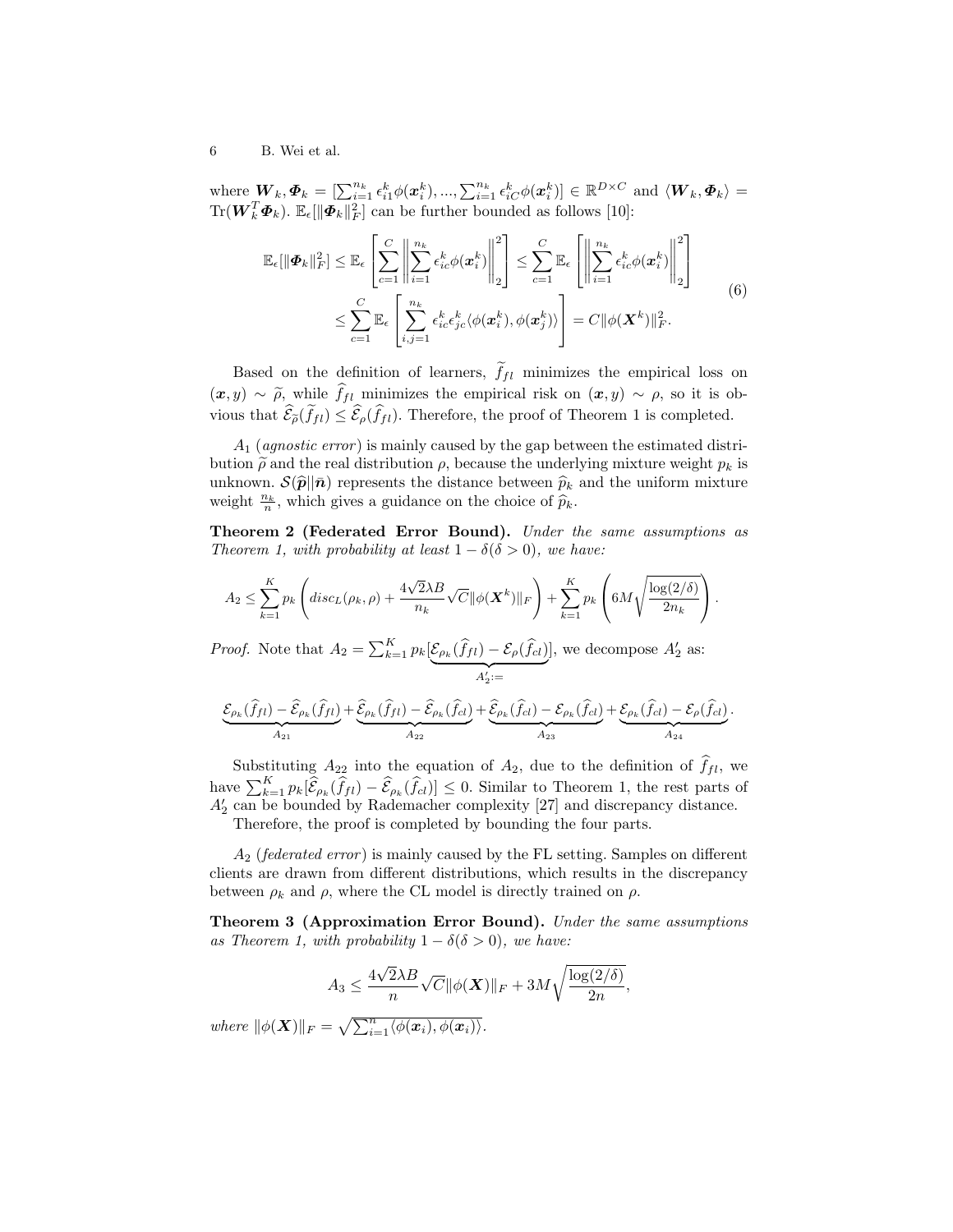$A_3$  (approximation error) is a classic excess risk bound in CL setting, which represents the gap between an empirical learner and the optimal learner in  $H$ .

Remark 1 (Proof Novelty). 1) The excess risk bound for FL on non-IID data can not be derived directly. To bridge  $\tilde{f}_{fl}$  to  $f^*$ , we decompose the excess risk into three error terms. 2) There is no available tool can be applied to bound  $A_1$ and  $A_2$  directly. Thus, we propose a two-stage error decomposition for  $A_1$  and a novel decomposition for  $A_2$  (See proofs for details).

## 3.2 Excess Risk Bound

The excess risk bound is obtained by combining the above bounds together.

Theorem 4 (Excess Risk Bound). Under the same assumptions as Theorem 1, With probability at least  $1 - \delta$  ( $\delta > 0$ ), the excess risk bound of federated learning on non-IID data holds as follows:

$$
\mathcal{E}_{\rho}(\widehat{f}_{fl}) - \mathcal{E}_{\rho}(f^*) \le \mathcal{O}\left(G_1 + G_2 + G_3\right),\tag{7}
$$

where  $G_1 = disc_L(\widetilde{\rho}, \rho) + \sum_{k=1}^K$  $k=1$  $\frac{\widehat{p}_k B \sqrt{C}}{n_k} \| \phi(\boldsymbol{X}^k) \|_F \!+\! \sqrt{\frac{\mathcal{S}(\widehat{\boldsymbol{p}} \| \bar{\boldsymbol{n}})}{n}}, G_2 = \frac{B \sqrt{C}}{n} \| \phi(\boldsymbol{X}) \|_F +$  $\sqrt{\frac{1}{n}}$  and  $G_3 = \sum_{n=1}^{K}$  $\sum_{k=1}^K p_k [disc_L(\rho_k, \rho) + \frac{B\sqrt{C}}{n_k} ||\phi(\boldsymbol{X}^k)||_F + \sqrt{\frac{1}{n_k}}].$ 

According to Theorem 4, to lower the excess risk, we need to reduce  $disc<sub>L</sub>(\rho<sub>k</sub>, \rho)$ , constrain  $\|\mathbf{W}\|_{*}$  and  $\|\phi(\mathbf{X}^{k})\|_{F}$ , and at the same time reduce  $disc_{L}(\tilde{\rho}, \rho)$ .<br>In non IID condition, samples on different clients are drawn from dif-

In non-IID condition, samples on different clients are drawn from different distributions, so the gap between  $\rho_k$  and  $\rho$  certainly exists. Furthermore,  $p_k$  is unknown, how can we reduce  $disc_L(\tilde{\rho}, \rho)$ ? Actually, if we reduce  $disc_L(\rho_k, \rho)$ , the differences among local distributions will become smaller, that is, the degree of non-IID will be reduced. At this time,  $\rho_k$  is approximate to  $\rho$ , so  $\hat{p}_k$  has a small effect on  $disc_L(\tilde{\rho}, \rho)$ , especially, when  $\rho_k = \rho$ , whatever value we choose for  $\hat{\rho}_k$ , it's not going to make big difference to the global distribution. Therefore, we are able to lower the excess risk by reducing  $disc_L(\rho_k, \rho)$ ,  $||\boldsymbol{W}||_*$  and  $||\phi(\boldsymbol{X}^k)||_F$ .

On the other hand, when  $\phi(\cdot)$  is upper bounded by  $\kappa^2$  and  $\widehat{p}_k$  is equal to  $p_k$ , if we can reduce  $disc_L(\rho_k, \rho)$  to 0, then (7) will be  $\mathcal{O}[(\kappa B \sqrt{C}+1)\sum_{k=1}^K \hat{p}_k \sqrt{\frac{1}{n_k}}]$ . In this case, if the number of samples is equal  $(n_k = n/K, \forall k = 1, ..., K)$ , we have  $\mathcal{O}(\kappa B \sqrt{KC/n})$ , which is the convergence rate for the counterpart of distributed learning. Moreover, if we have only one client, we have  $\mathcal{O}(\kappa B \sqrt{C/n})$ , which is the convergence rate for the counterpart of centralized learning. Thus, our theory gives a more general framework that can be applied to FL as well as distributed learning [37] and CL, with the latter two being a special case of the former.

Remark 2 (Novelty). Few of the existing theoretical studies of FL are concerned with the excess risk. [26] analyzed federated learning under the agnostic framework, which aims to improve the performance under the worst condition, and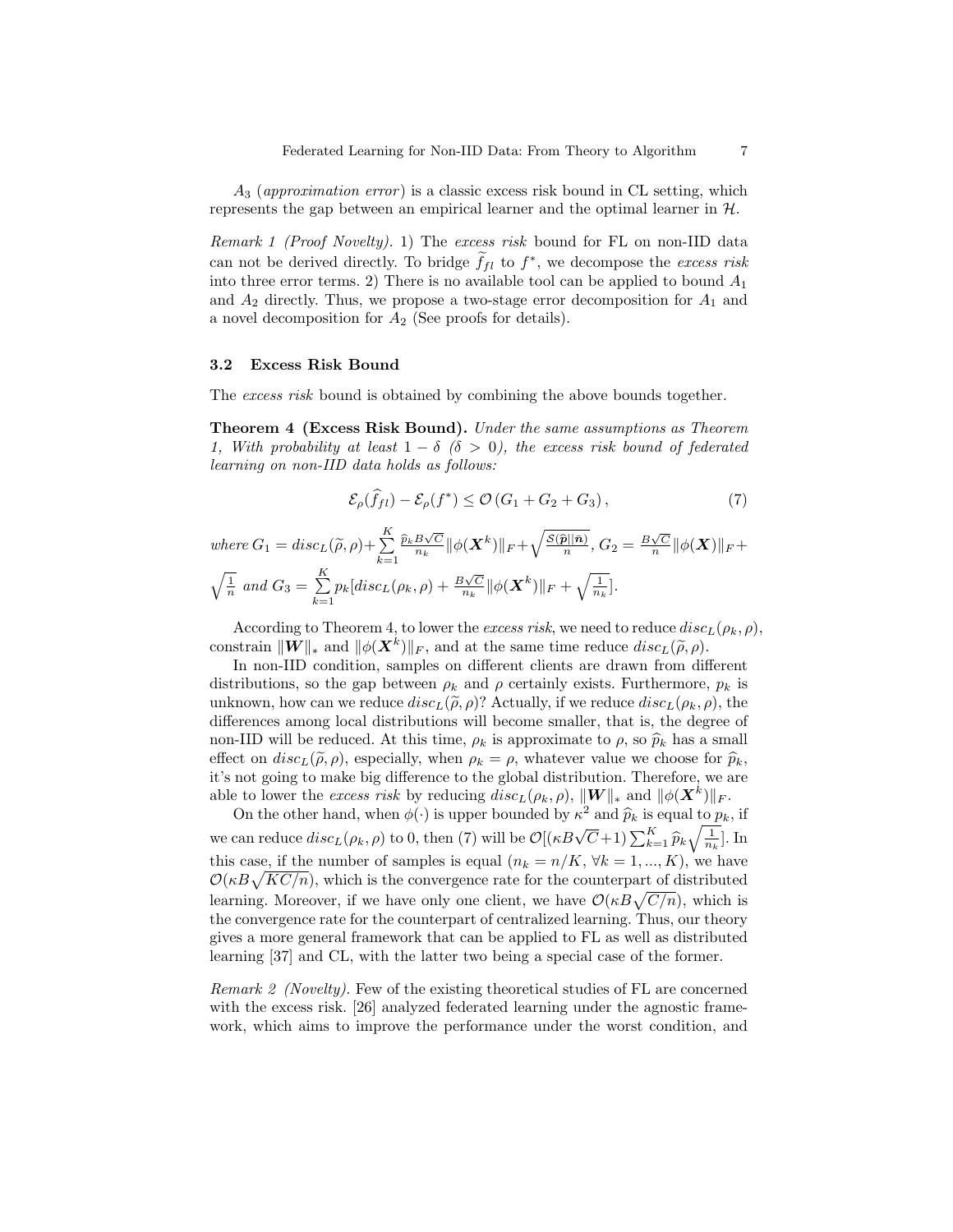this may not get the optimal solution. Also, they just give the generalization bound of agnostic federated learning. In this paper, we analyze the excess risk between federated learning model on non-IID data and the optimal centralized model under a more general framework and derive the excess risk bound, which may provide a new path for theoretical analysis of federated learning.

# 4 Algorithm

Motivated by the excess risk bound, we propose FedAvgR (Federated Averaging with Regularization) to improve the performance of FL on non-IID data.

Algorithm 1 FedAvgR. K clients are indexed by  $k$ ,  $\beta$  is the local mini-batch size,  $E$  is the number of local epochs,  $\eta$  is the learning rate,  $\boldsymbol{F}$  represents the objective function.

Server-Aggregate

1: initialize  $W_0$  and  $\varphi_0$ 2: for  $k = 1, ..., K$  do 3:  $\hat{\rho}_k^{\phi} \leftarrow$  estimate the distribution of  $\phi(\bm{x})$ 4: upload the parameters of  $\hat{\rho}_k^{\phi}$  to the server 5: end for 6: get the global distribution  $\hat{\rho}^{\phi} = \sum_{k=1}^{K} \hat{p}_k \hat{\rho}_k^{\phi}$ <br>7. for each name  $t = 1, 2, \ldots, d$ 7: for each round  $t = 1, 2, ...$  do 8: **for** each client  $k$  **do** 9:  $\mathbf{W}_{t+1}^k, \varphi_{t+1}^k, \widehat{\rho}_k^{\phi} \leftarrow \text{Client-Update}(k, \mathbf{W}_t, \varphi_t, \widehat{\rho}^{\phi})$ <br>
(i) and for 10: end for 11: update the global distribution  $\hat{\rho}^{\phi}$  $12: \quad \boldsymbol{W}_{t+1} \leftarrow \sum_{k=1}^K \widehat{p}_k \boldsymbol{W}_{t+1}^k, \boldsymbol{\varphi}_{t+1} \leftarrow \sum_{k=1}^K \widehat{p}_k \boldsymbol{\varphi}_{t+1}^k,$ 13: end for  $\text{Client-Update}(k, \boldsymbol{W}_t, \boldsymbol{\varphi}_t, \widehat{\rho}^{\phi})$ 1: draw samples  $Z_{\hat{\rho}\phi}$  from  $\hat{\rho}^{\phi}$ <br>
2: for enoth  $Z_{\hat{\rho}}$   $F$  do 2: for epoch=  $1, ..., E$  do 3: for  $(x, y) \in \mathcal{B}$  do 4: calculate  $\text{MMD}[\hat{\rho}_k^{\varrho}, \hat{\rho}^{\varphi}]$  by  $(\boldsymbol{x}, y)$  and  $Z_{\hat{\rho}\phi}$ <br>
5:  $\boldsymbol{F} = \frac{1}{\mathcal{B}} \sum_{(\boldsymbol{x}, y) \in \mathcal{B}} \ell(f(\boldsymbol{x}), y) + \alpha \|\boldsymbol{W}\|_{*} + \beta \|\phi(\boldsymbol{X})\|_{F} + \gamma \text{MMD}[\hat{\rho}_k^{\phi}, \hat{\rho}^{\phi}]$ φ φ 6:  $\boldsymbol{W}_{t+1}^k \leftarrow \boldsymbol{W}_t - \eta \nabla_{\boldsymbol{W}_t} \boldsymbol{F}, \boldsymbol{\varphi}_{t+1}^k \leftarrow \boldsymbol{\varphi}_t - \eta \nabla_{\boldsymbol{\varphi}_t} \boldsymbol{F}$ 7: end for  $8: \quad \widehat{\rho}_k^\phi \leftarrow \ 9: \textbf{ end for}$  $\phi_k^{\phi} \leftarrow$  estimate the distribution of  $\phi(\boldsymbol{x})$ 

## 4.1 Regularization

Based on Theorem 4, we can constrain  $\|\boldsymbol{W}\|_{*}$ ,  $\|\phi(\boldsymbol{X}^{k})\|_{F}$ , and  $disc_{L}(\rho_{k}, \rho)$  by adding them to the objective function as regularizers [11, 12].

Unlike  $\|\boldsymbol{W}\|_{*}$  and  $\|\phi(\boldsymbol{X}^{k})\|_{F}$ , the discrepancy distance  $disc_{L}(\rho_{k}, \rho)$  is not an explicit variable-dependent term, so we need to find an approach to quantify it.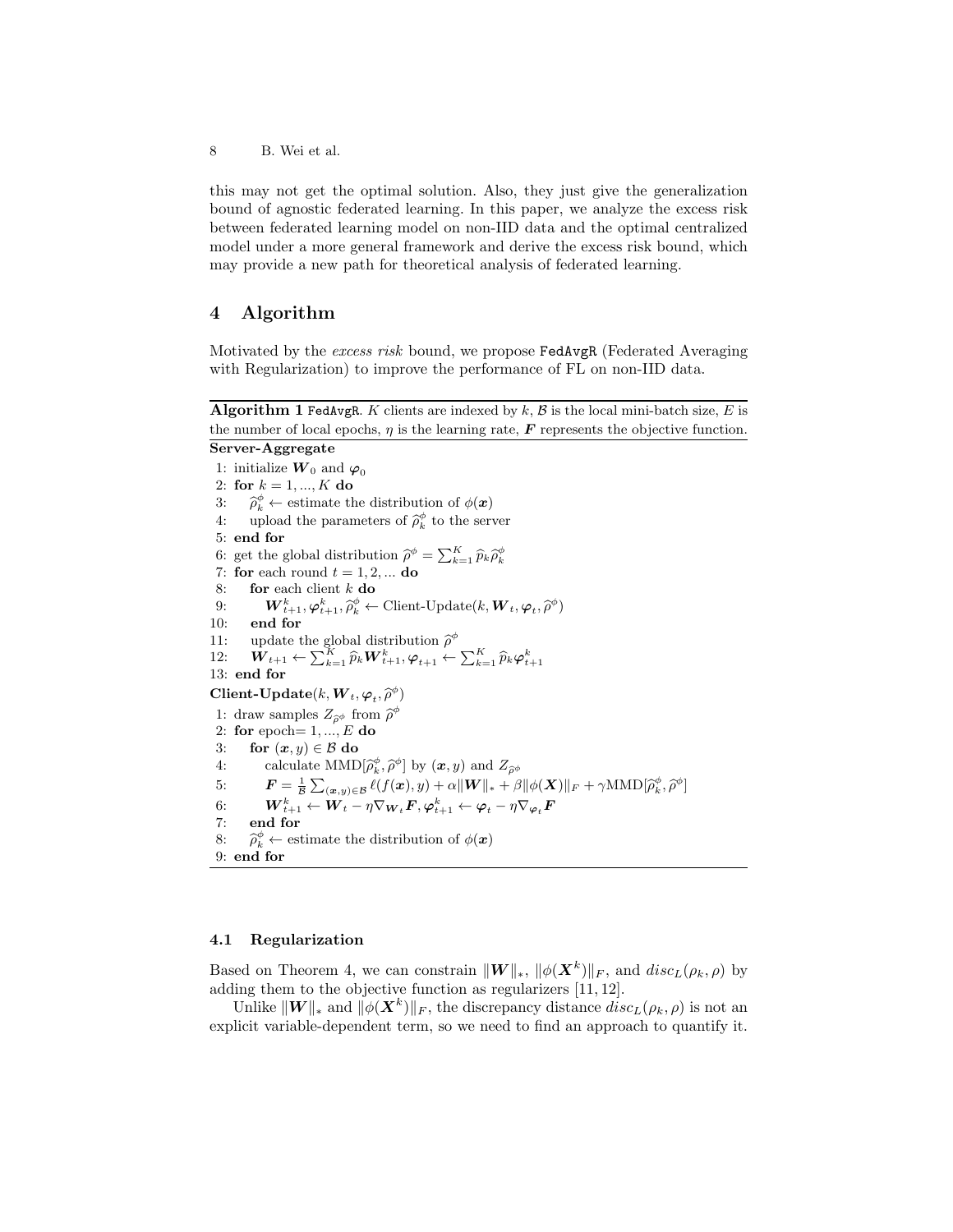Another problem is that the local distribution  $\rho_k$  won't change during training, so we shall reduce the discrepancy after feature mapping. In other words, we can reduce  $disc_L(\rho_k^{\phi}, \rho^{\phi})$  instead of  $disc_L(\rho_k, \rho)$ , where  $\rho_k^{\phi}$  and  $\rho^{\phi}$  are respectively the local feature distribution on client  $k$  and global feature distribution.

We choose MMD (Maximum Mean Discrepancy) [4] to measure the distance between different distributions  $Q_1$  and  $Q_2$ , which is formed as  $MMD[Q_1, Q_2] =$  $\sup_{f \in \mathcal{H}} (\mathbb{E}_{Q_1}[f(\boldsymbol{x})] - \mathbb{E}_{Q_2}[f(\boldsymbol{x})])$ . Assume that  $\mathcal{H}$  is a complete inner product space of f, then  $H$  can be termed a reproducing kernel Hilbert space when the continuous linear point evaluation mapping  $f \to f(x)$  exists for all  $x \in \mathcal{X}$ . Thus, we can use inner product to represent  $f(x)$ :  $f(x) = \langle f, \phi(x) \rangle_{\mathcal{H}}$ , so it holds that  $\text{MMD}[Q_1, Q_2] = \|\mathbb{E}_{Q_1}[\phi(\boldsymbol{x})], \mathbb{E}_{Q_2}[\phi(\boldsymbol{x}')] \|_{\mathcal{H}}$ , and the related expansion is:

$$
\frac{1}{m^2}\sum_{i,j=1}^m\langle \phi(\mathbf{x}_i),\phi(\mathbf{x}_j)\rangle_{\mathcal{H}}+\frac{1}{n^2}\sum_{i,j=1}^n\langle \phi(\mathbf{x}'_i),\phi(\mathbf{x}'_j)\rangle_{\mathcal{H}}-\frac{2}{mn}\sum_{i,j=1}^{m,n}\langle \phi(\mathbf{x}_i),\phi(\mathbf{x}'_j)\rangle_{\mathcal{H}},
$$

where m and n denotes the number of samples on  $Q_1$  and  $Q_2$ , respectively.

Taking MMD $[\rho_k^{\phi}, \rho^{\phi}]$  as a regularizer with  $\|W\|_{*}$  and  $\|\phi(\bm{X}^k)\|_F$ , the objective function on the k-th client is

$$
\min_{\boldsymbol{W},\boldsymbol{\varphi}}\frac{1}{n_k}\sum_{i=1}^{n_k}\ell(f(\boldsymbol{x}_i^k),y_i^k)+\alpha\|\boldsymbol{W}\|_{*}+\beta\|\phi(\boldsymbol{X}^k)\|_F+\gamma \text{MMD}[\rho_k^{\phi},\rho^{\phi}].
$$

#### 4.2 Learning Framework

The procedure of FedAvgR is listed in Algorithm 1. First, the server sends the initial parameters to all clients, then we estimate the empirical local distribution  $\widehat{\rho}_{k}^{\phi}$  and upload them to the server to get the empirical global distribution  $\widehat{\rho}^{\phi}$ .<br>Next, at each communication round, each client undates the model parameters Next, at each communication round, each client updates the model parameters and reestimates  $\hat{\rho}_k^{\phi}$  locally. Then, the server aggregates local updates and renews  $\widehat{\rho}^{\phi}$  based on  $\widehat{\rho}_{k}^{\phi}$ , which will be sent to all clients again [23].

In order to calculate  $\mathrm{MMD}[\rho^{\phi}_k, \rho^{\phi}]$  in client-update, we first drawn samples  $Z_{\hat{\rho}^{\phi}}$  from  $\hat{\rho}^{\phi}$ , and then calculate  $\text{MMD}[\rho^{\phi}_{k}, \rho^{\phi}]$  by  $\phi(\mathbf{x}^{k})$  and  $Z_{\hat{\rho}^{\phi}}$ . In server-<br>parameter we choose  $\hat{\mathbf{x}}_k = n_k/n$  to aggregate the undator so that  $S(\hat{\mathbf{x}}||\hat{\mathbf{x}})$  can aggregate, we choose  $\hat{p}_k = n_k/n$  to aggregate the updates, so that  $\mathcal{S}(\hat{p}||\bar{n})$  can be minimized. Particularly, when  $disc_L(\rho_k^{\phi}, \rho^{\phi})$  is close to 0, the learning problem degenerates into the distributed learning, where  $n_k/n$  is widely used.

We design a learning framework (Figure 1) for linear classifier to update all the parameters automatically through back-propagation, where  $\boldsymbol{W}^T \phi(\boldsymbol{x})$  can be treated as a fully-connected neural network with one hidden layer and we only need to initialize the parameters. Besides, we apply  $D$  feature mappings with different parameters to reduce variance. Moreover, this framework is generalizable, where  $\phi(\cdot)$  can be replaced by neural network, kernel method [22], etc.

## 5 Experiment

In this section, we will introduce our experimental setup and conduct extensive experiments to demonstrate our theory and show the effectiveness of FedAvgR.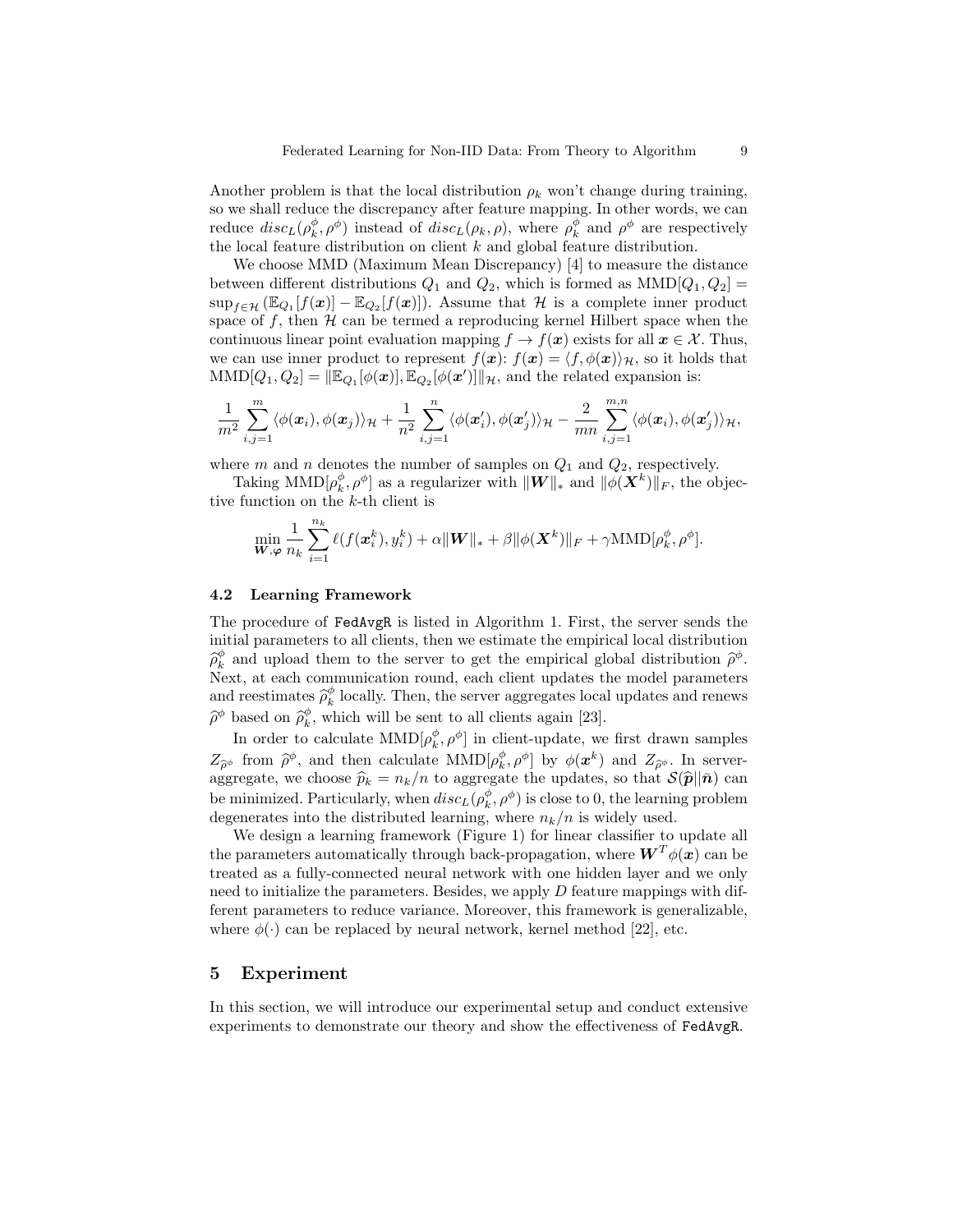10 B. Wei et al.



Fig. 1. Architecture of local learning framework

## 5.1 Experimental Setup

We evaluate our algorithm and make further analysis on some real-world datasets and the synthetic dataset. All the experiments are trained on a Linux x86 64 server (CPU: Intel(R) Xeon(R) Silver 4214 (RAM: 196 GB) / GPU: NVIDIA GeForce RTX-2080ti).

The synthetic dataset in our experiment is generated related to the method in [16], where the number of samples  $n_k$  on client k follows a power law. We choose three binary-classification datasets (a1a, svmguide1 and splice) and six multi-classification datasets (vehicle, dna, pendigits, satimage, usps and MNIST) from LIBSVM [6]. We apply the partitioning method related to [25] to all these datasets to get non-IID data. We sort each dataset by the label and divide it into  $N/N_s$  shards of size  $N_s$ , where N is the total number of samples, then we assign each client 2 shards. The detailed information for the real-world datasets [6] is listed in Table 1, where the training sets and the test sets are officially splited except vehicle.

| Dataset      |                | Class Training Size Testing Size Features |       |                |
|--------------|----------------|-------------------------------------------|-------|----------------|
| a1a          | 2              | 1605                                      | 30956 | 123            |
| symguide1    | $\overline{2}$ | 3089                                      | 4000  | 4              |
| splice       | $\overline{2}$ | 1000                                      | 2175  | 60             |
| vehicle      | 4              | 500                                       | 446   | 18             |
| dna          | 3              | 2000                                      | 1186  | 180            |
| pendigits    | 10             | 7494                                      | 3498  | 16             |
| satimage     | 6              | 4435                                      | 2000  | 36             |
| usps         | 10             | 7291                                      | 2007  | 256            |
| <b>MNIST</b> | 10             | 60000                                     | 10000 | $28 \times 28$ |

Table 1. Information of Different Datasets

In the following experiments, we use random Fourier feature to do the feature mapping. According to [29], random feature mapping can be formed as  $\overline{2}\cos(\omega^T x + b)$ , where  $\omega$  is sampled from  $\mathcal{N}(0, \sigma^2)$ ,  $\sigma$  is related to the corresponding Gaussian kernel, and b is uniformly sampled from  $[0, 2\pi]$ .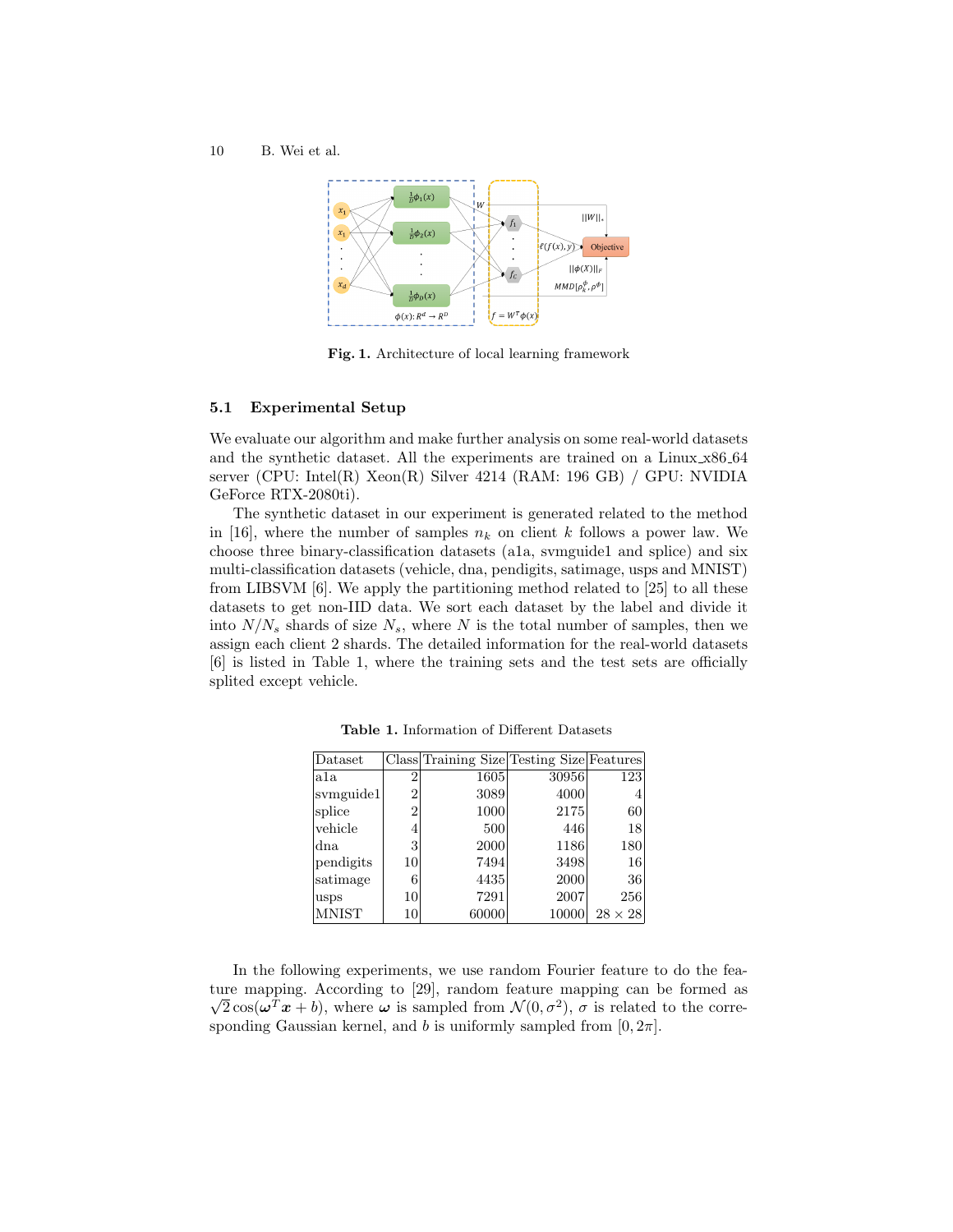## 5.2 Analysis of FedAvgR

In this part, we will discuss the effects of different components on the performance of our algorithm. We set the feature dimension as 100, the minimum number of local samples as 100, and the number of clients as 10.



**Fig. 2.** Distributions Changes via Training: Black points are sampled from  $\hat{\rho}^{\phi}$ , and others are sampled from  $\hat{\beta}^{\phi}$  the corresponding discrepancy distance is labeled at the others are sampled from  $\hat{\rho}_k^{\phi}$ s, the corresponding discrepancy distance is labeled at the better of each figure. bottom of each figure.

**Impact of MMD** $[\rho_k^{\phi}, \rho^{\phi}]$  MMD $[\rho_k^{\phi}, \rho^{\phi}]$  is used to match local distributions to the global distribution, which is the key component to solve the non-IID problem. We run 100 rounds on the synthetic dataset with  $(u, v) = (1, 1)$  and sample 100 points from each  $\hat{\rho}_k^{\phi}$  and  $\hat{\rho}^{\phi}$ . To show its impact, we visualize the distributions changes via training process in Figure 2, where all the points are transformed to changes via training process in Figure 2, where all the points are transformed to 2D by PCA (Principal Component Analysis) and  $disc_L(\rho_k^{\phi}, \rho^{\phi})$  labeled in Figure 2 is calculated by the distance among the centroids of each group of points. (a) shows the distributions after initializing by random feature, we find that there exists a certain distance between  $\hat{\rho}_k^{\phi}$  and  $\hat{\rho}_k^{\phi}$ . (b) shows the distributions after 30 rounds training, and (c) shows the result after 60 rounds training, it is apparent that  $disc_L(\hat{\rho}_k^{\phi}, \hat{\rho}^{\phi})$  is getting smaller. (d) shows the distributions after 100 rounds, where the local distributions of all clients converge toward the global distribution, which can reduce the negative impact of non-IID, and this also demonstrate the effectiveness of FedAvgR.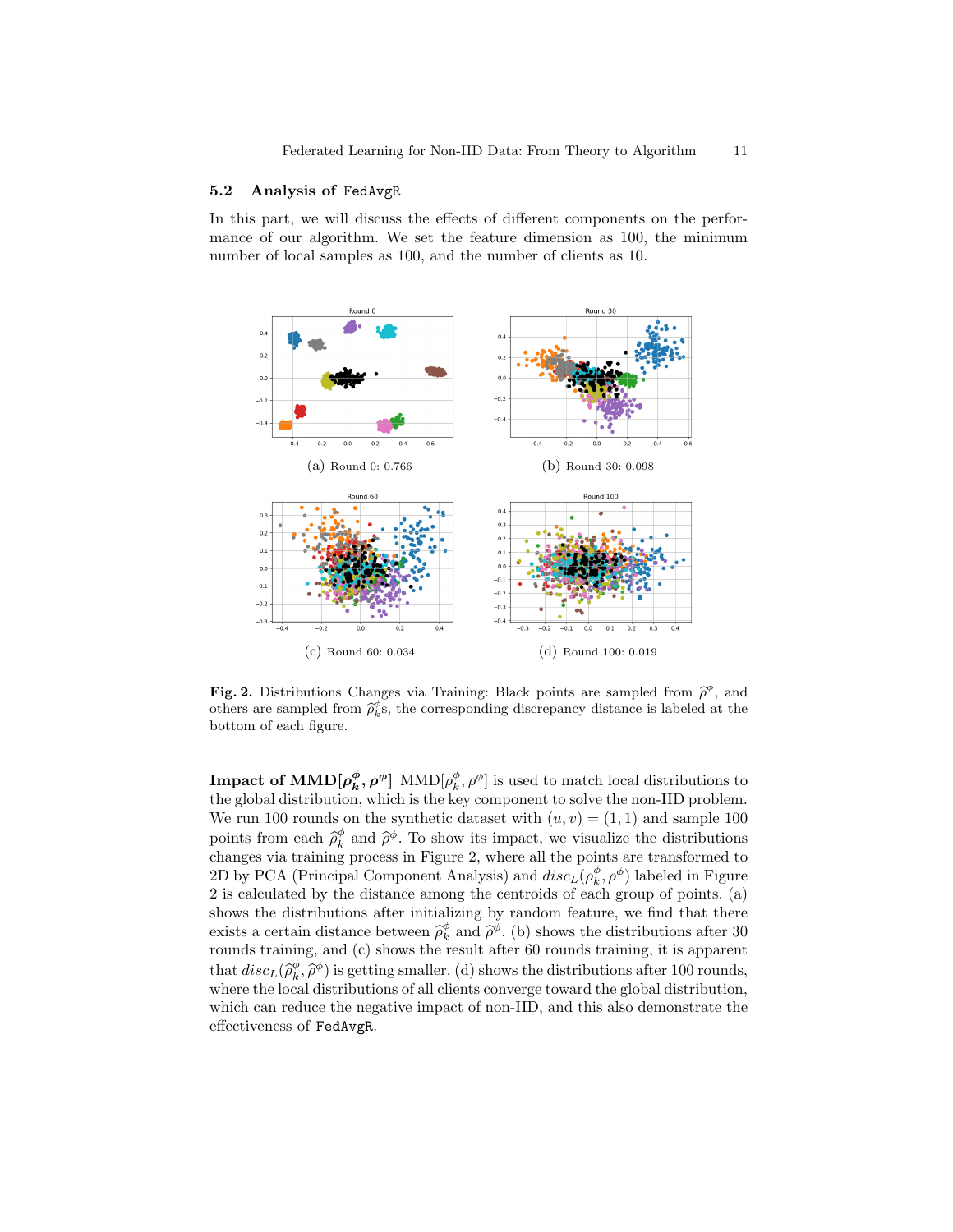Impacts of Different Regularizers We conduct an experiment to analyze the three regularizers. We run 250 rounds on the synthetic dataset with  $(u, v)$  = (0.5, 0.5) and some real-world datasets with non-iid partitioning. As shown in Table 2, FedAvgR mostly performs the best, and FedAvgR without regularization (equal to FedAvg) performs the worst. The performances are close when FedAvgR only contains  $\|\bm{W}\|_*$  or  $\|\phi(\bm{X}^k)\|_F,$  because both of them are designed to limit the Rademacher complexity. The performance of FedAvgR only with  $\mathrm{MMD}[\rho_{k}^{\phi},\rho^{\phi}]$ is only second to FedAvgR with all three regularizers on most datasets, which exactly demonstrates our theory that when the gap between  $\rho_k$  and  $\rho$  becomes smaller, the performance of the model will be improved.

Table 2. Test Accuracy of FedAvgR with Different Regualrizers

| Dataset   |       |             |       |             | No Regularizer $\ W\ _* \ \phi(X^k)\ _F$ MMD All Regularizers |
|-----------|-------|-------------|-------|-------------|---------------------------------------------------------------|
| svmguide1 | 89.05 | 89.20       |       | 89.45 89.61 | 90.70                                                         |
| vehicle   | 77.12 | 77.17       | 77.17 | 77.46       | 78.32                                                         |
| dna       |       | 95.33 95.52 |       | 95.36 95.45 | 95.70                                                         |
| pendigits |       | 95.70 95.71 |       | 95.74 95.94 | 95.90                                                         |
| lusps     | 94.57 | 94.72       |       | 94.82 94.80 | 94.82                                                         |
| synthetic | 95.82 | 96.07       | 96.06 | 96.12       | 96.23                                                         |

## 5.3 Comparison with Other Methods

In this part, we compare FedAvgR with OneShot [39], FedAvg [25], FedProx [15] and FL+HC [5] on several LIBSVM datasets. The regularization parameters of FedAvgR are selected in  $\alpha \in \{10^{-8}, 10^{-7}, ..., 10^{-4}\}, \beta \in \{10^{-6}, 10^{-5}, ..., 10^{-2}\},\$ and  $\gamma \in \{10^{-4}, 10^{-3}, ..., 10^{-1}\}\$  through 3-folds cross-validation [20, 19], the regularization parameters of FedProx are selected in  $\{10^{-4}, 10^{-3}, ..., 10^{-1}\}$ , and the number of clusters is set as 2 in FL+HC. The top-1 accuracy is used to evaluate the performance, and the communication round is set as 300 with 10 epochs on each client per round. We implement all the methods based on Pytorch and use Momentum as optimizer with 10 instances in a mini-batch for training. We run all the methods on each dataset 10 times with different random seeds, and we apply t-test to estimate the statistical significance.

Instead of partitioning the test samples to each client, we test all the algorithms with the entire test set of each dataset, because our target is to learn a global model that has the best generalized performance on the global distribution  $\rho$ . OneShot aggregates local models when local trainings converge, FedAvg iteratively averages local models by  $n_k/n$ , FedProx adds the last-round's global model to local training as regularization based on FedAvg, and FL+HC uses hierarchical clustering to divide clients into several clusters and applies FedAvg separately.

According to the results in Table 3, FedAvgR shows the best performances on all datasets, which means that the use of three regularizers brings notable improvement coincides with our theoretical analysis. OneShot, FedAvg and FedProx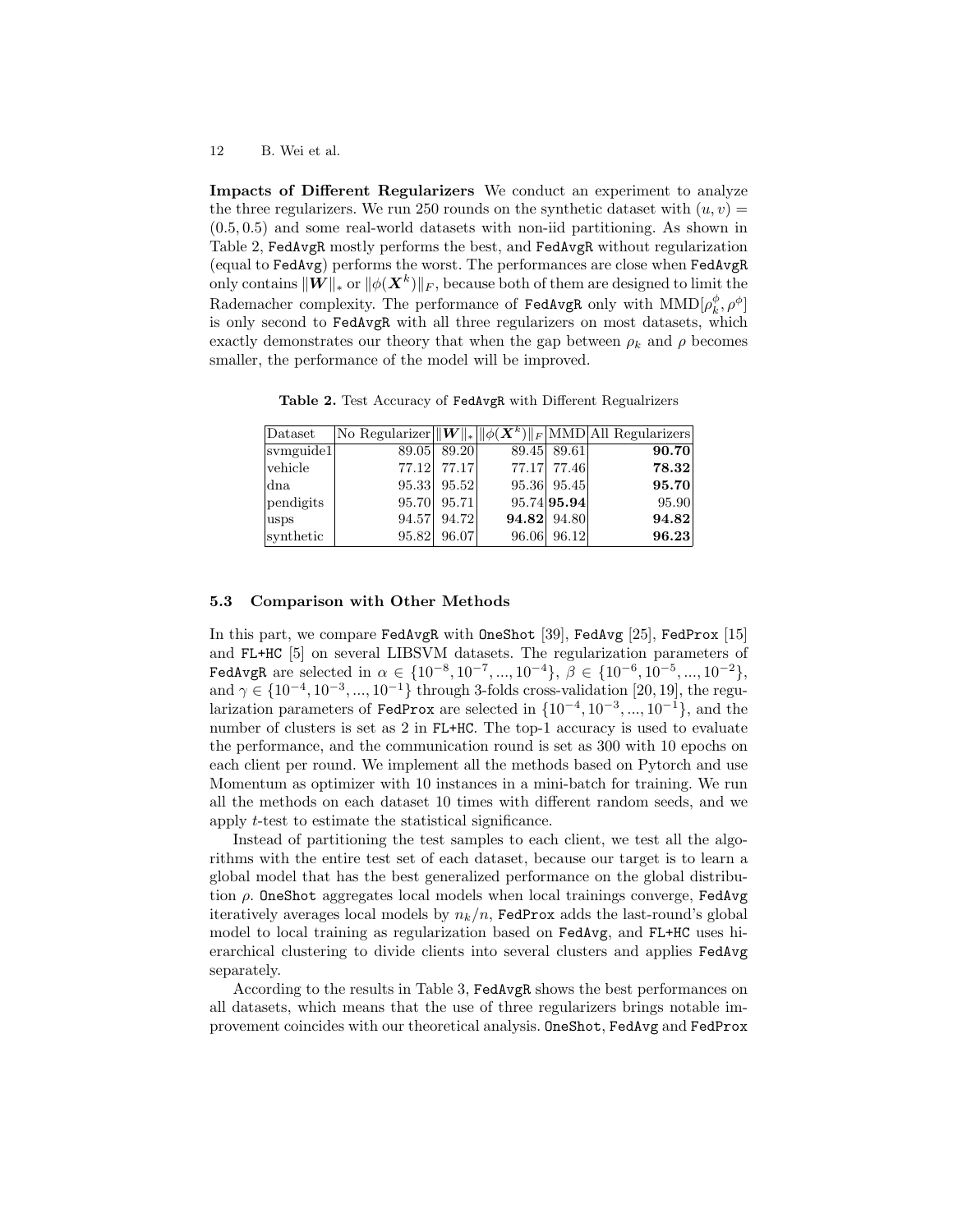do not consider or explicitly deal with the differences among local distributions, which limits the model's performance on non-IID data, while FedAvgR reduces the discrepancies between  $\hat{\rho}_k^{\phi}$ s and  $\hat{\rho}^{\phi}$ . FL+HC is a personalized method for scenar-<br>is whore each client has its own test samples. In particular, when the number ios where each client has its own test samples. In particular, when the number of clusters is 1, FL+HC is equal to FedAvg.

On most datasets, FedAvgR is significantly better than other methods with confidence at level 95%. However, on a1a and splice, the advantage of our algorithm is not significant. The reason is that the datasets are not balanced, where the number of training samples is far less than the number of test samples.

Table 3. Test Accuracy on Real-World Datasets. We run methods on each dataset 10 times, each with 300 rounds. We bold the numbers of the best method and underline the numbers of other methods which are not significantly worse than the best one.

| Dataset          | OneShot | FedAvg | FedProx | $FL+HC$ | FedAvgR                                                                                                                                                                           |
|------------------|---------|--------|---------|---------|-----------------------------------------------------------------------------------------------------------------------------------------------------------------------------------|
| a <sub>1</sub> a |         |        |         |         | $76.86\pm0.30 84.29\pm0.06 84.27\pm0.06 81.63\pm0.94 84.30\pm0.06 $                                                                                                               |
|                  |         |        |         |         | $\frac{ {\rm{symguide1}} 71.50\pm4.21 90.95\pm0.86 91.19\pm0.84 85.66\pm4.48 91.77\pm1.01 }{ {\rm{symguide1}} 71.50\pm4.21 90.95\pm0.86 91.19\pm0.84 85.66\pm4.48 91.77\pm1.01 }$ |
| splice           |         |        |         |         | $[75.95 \pm 4.56] 90.37 \pm 0.21] 90.38 \pm 0.20] 85.12 \pm 2.14]$ 90.40 $\pm$ 0.26                                                                                               |
| vehicle          |         |        |         |         | $52.31 \pm 4.36$ 78.61 $\pm$ 1.08 78.58 $\pm$ 1.06 62.24 $\pm$ 8.12 <b>78.82</b> $\pm$ <b>0.98</b>                                                                                |
| dna.             |         |        |         |         | $63.73 \pm 1.02$ 95.23 $\pm$ 0.17 95.18 $\pm$ 0.21 92.09 $\pm$ 3.25 <b>95.59</b> $\pm$ <b>0.23</b>                                                                                |
| pendigits        |         |        |         |         | $ 46.70 \pm 2.32 94.87 \pm 0.58 94.85 \pm 0.59 86.81 \pm 4.58 {\bf 95.12 \pm 0.48} $                                                                                              |
| satimage         |         |        |         |         | $[73.07 \pm 2.39] 88.83 \pm 0.41] 88.46 \pm 0.31] 76.72 \pm 2.96]$ $88.93 \pm 0.39$                                                                                               |
| usps             |         |        |         |         | $56.83 \pm 4.06   94.57 \pm 0.15   94.53 \pm 0.13   88.03 \pm 3.62   94.80 \pm 0.19  $                                                                                            |
| <b>MNIST</b>     |         |        |         |         | $68.80\pm2.06$ 97.26 $\pm0.09$ 97.24 $\pm0.07$ 85.13 $\pm2.23$ <b>97.34</b> $\pm$ 0.06                                                                                            |

# 6 Conclusion

In this paper, we give an *excess risk* bound for federated learning on non-IID data through Rademacher complexity and discrepancy distance, analyzing the error between it and the optimal centralized learning model. Based on our theory, we propose FedAvgR to improve the performance of federated learning in non-IID setting, where three regularizers are added to achieve a sharper bound. Experiments show that our algorithm outperforms the previous methods. As the first work to analyze the excess risk under a more general framework, our work will provide a reference for the future study of generalization properties in federated learning with non-IID data. Besides, the proof techniques in this paper are helpful to the research of error analysis related to the distributed framework.

# Acknowledgement

This work was supported in part by Excellent Talents Program of Institute of Information Engineering, CAS, Special Research Assistant Project of CAS (No. E0YY231114), Beijing Outstanding Young Scientist Program (No.BJJWZYJH01 2019100020098), National Natural Science Foundation of China (No.62076234, No.62106257) and Beijing Municipal Science and Technology Commission under Grant Z191100007119002.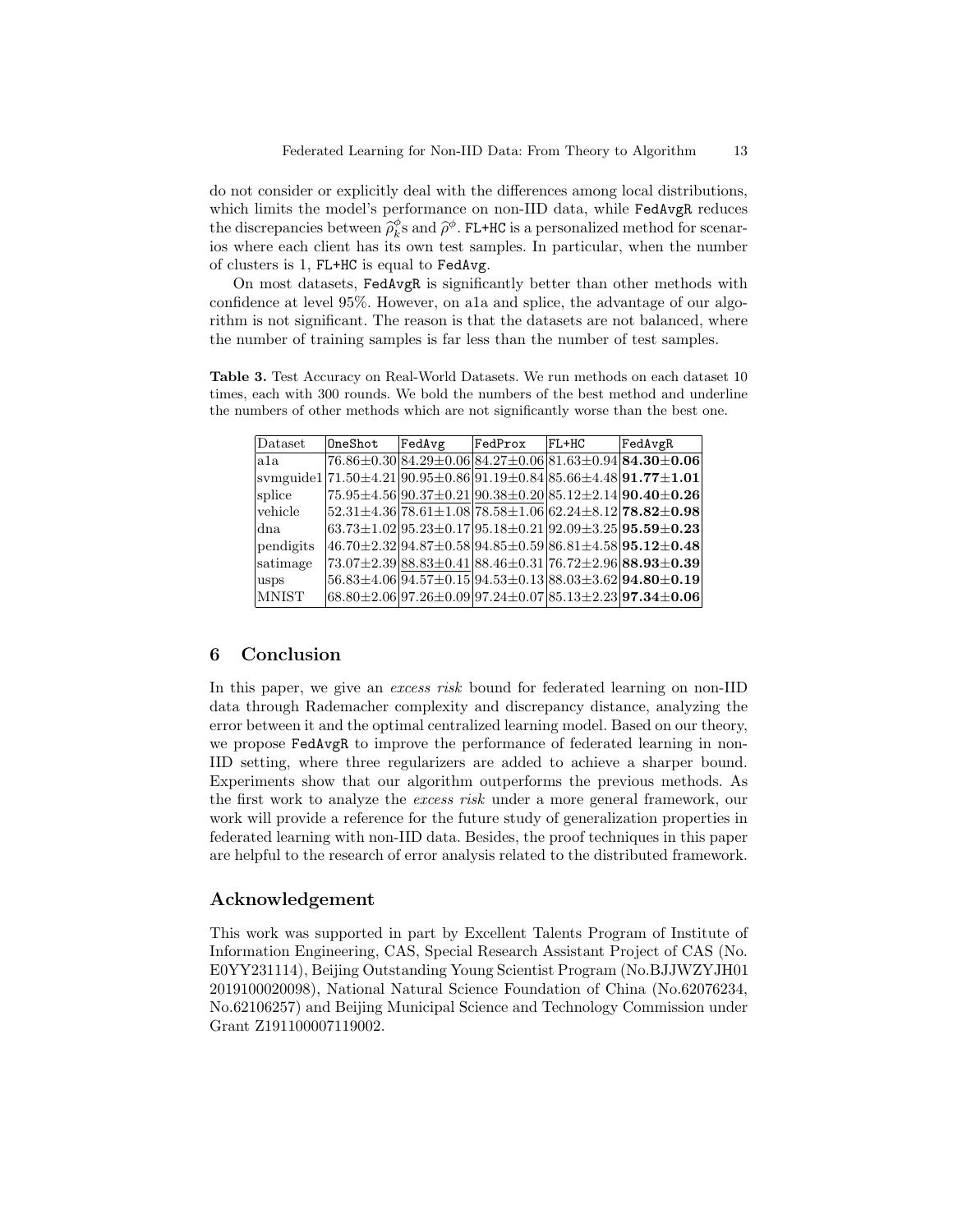# References

- 1. Bartlett, P.L., Bousquet, O., Mendelson, S.: Localized rademacher complexities. In: COLT. vol. 2375, pp. 44–58 (2002)
- 2. Basu, D., Data, D., Karakus, C., Diggavi, S.N.: Qsparse-local-sgd: Distributed SGD with quantization, sparsification and local computations. In: NeurIPS. pp. 14668–14679 (2019)
- 3. Ben-David, S., Blitzer, J., Crammer, K., Kulesza, A., Pereira, F., Vaughan, J.W.: A theory of learning from different domains. Mach. Learn. 79(1-2), 151–175 (2010)
- 4. Borgwardt, K.M., Gretton, A., Rasch, M.J., Kriegel, H., Schölkopf, B., Smola, A.J.: Integrating structured biological data by kernel maximum mean discrepancy. In: Proceedings of the 14th International Conference on Intelligent Systems for Molecular Biology. pp. 49–57 (2006)
- 5. Briggs, C., Fan, Z., Andras, P.: Federated learning with hierarchical clustering of local updates to improve training on non-iid data. In: International Joint Conference on Neural Networks, IJCNN. pp. 1–9. IEEE (2020)
- 6. Chang, C.C., Lin, C.J.: Libsvm: a library for support vector machines. ACM Transactions on Intelligent Systems and Technology pp. 2:27:1–27:27 (20)
- 7. Charles, Z., Konečný, J.: Convergence and accuracy trade-offs in federated learning and meta-learning. In: AISTATS. vol. 130, pp. 2575–2583 (2021)
- 8. Cortes, C., Kuznetsov, V., Mohri, M., Yang, S.: Structured prediction theory based on factor graph complexity. In: NIPS. pp. 2514–2522 (2016)
- 9. Karimireddy, S.P., Kale, S., Mohri, M., Reddi, S.J., Stich, S.U., Suresh, A.T.: SCAFFOLD: stochastic controlled averaging for federated learning. In: ICML. vol. 119, pp. 5132–5143 (2020)
- 10. Li, J., Liu, Y., Wang, W.: Automated spectral kernel learning. In: AAAI. pp. 4618–4625 (2020)
- 11. Li, J., Liu, Y., Yin, R., Wang, W.: Approximate manifold regularization: Scalable algorithm and generalization analysis. In: IJCAI. pp. 2887–2893 (2019)
- 12. Li, J., Liu, Y., Yin, R., Wang, W.: Multi-class learning using unlabeled samples: Theory and algorithm. In: IJCAI. pp. 2880–2886 (2019)
- 13. Li, J., Liu, Y., Yin, R., Zhang, H., Ding, L., Wang, W.: Multi-class learning: From theory to algorithm. In: NeurIPS. pp. 1593–1602 (2018)
- 14. Li, T., Sahu, A.K., Talwalkar, A., Smith, V.: Federated learning: Challenges, methods, and future directions. IEEE Signal Processing Magazine 37(3), 50–60 (2020)
- 15. Li, T., Sahu, A.K., Zaheer, M., Sanjabi, M., Talwalkar, A., Smith, V.: Federated optimization in heterogeneous networks. In: MLSys (2020)
- 16. Li, X., Huang, K., Yang, W., Wang, S., Zhang, Z.: On the convergence of fedavg on non-iid data. In: ICLR (2020)
- 17. Li, Z., Kovalev, D., Qian, X., Richtárik, P.: Acceleration for compressed gradient descent in distributed and federated optimization. In: ICML. vol. 119, pp. 5895– 5904 (2020)
- 18. Lian, X., Zhang, C., Zhang, H., Hsieh, C., Zhang, W., Liu, J.: Can decentralized algorithms outperform centralized algorithms? A case study for decentralized parallel stochastic gradient descent. In: NeurIPS. pp. 5330–5340 (2017)
- 19. Liu, Y., Jiang, S., Liao, S.: Efficient approximation of cross-validation for kernel methods using bouligand influence function. In: ICML. vol. 32, pp. 324–332 (2014)
- 20. Liu, Y., Liao, S., Jiang, S., Ding, L., Lin, H., Wang, W.: Fast cross-validation for kernel-based algorithms. IEEE Trans. Pattern Anal. Mach. Intell. 42(5), 1083–1096 (2020)